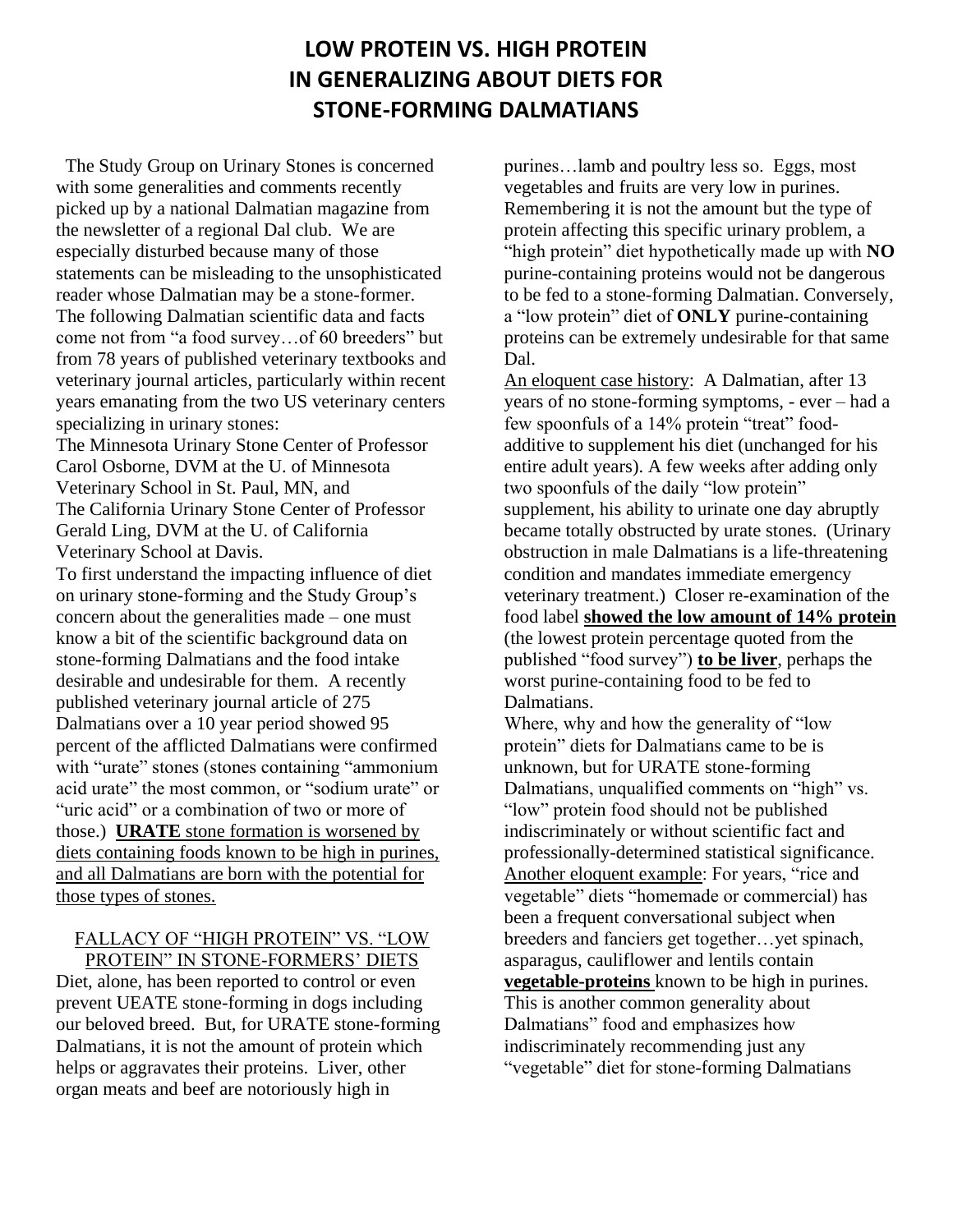can worsen their condition unless knowledgeably and responsibly qualified.

We accordingly urge the Dalmatian breeder and fancier, and certainly those publishing and disseminating dietary recommendations, to go to their local library and consult a nutrition textbook for a tabulation of purine-containing foods. IT IS PURINE-CONTAINING PROTEINS TO BE AVOIDED FOR THE SPECTER OF STONE-FORMING, NOT JUST WHETHER A FOOD IS "HIGH "OR "LOW" PROTEIN. On the other hand, "high" vs. "low" protein foods may indeed have significance for Dalmatian health problems other than stone-forming.

## STONE-FORMING IN DALMATIAN **BREEDLINES**

Breeders are being quoted "while they never have owned a stone-forming Dalmatian, their males have produced stone-formers or pups [were] …stoneformers." This surmise can be highly questionable if those Dalmatians, like the 13 year one cited previously, never had obstructed and never had shown other observable symptoms and the breeders then jumped to the understandable and usual {but unsubstantiated] conclusion that the Dal was "not a stone-former." The veterinary authorities on urinary stones state quite emphatically that many stone-forming dogs, Dalmatians included, live out their lives without ever showing symptoms of this health problem which therefore goes undetected and undiagnosed. Dr. Osborne labels these dogs as "silent stone-formers."

Since 1916 veterinarians have known all Dalmatians have a breed-specific potential for a certain kind of urinary stone-forming. (It is a tendency also shared by human beings and some apes.) This characteristic of Dalmatians is taught to students at veterinary schools and has been the subject articles in veterinary journals and veterinary textbooks throughout the world for the past 78 years. For those fanciers dismayed with this breedspecific realization, let me quickly reassure them that not every human being forms kidney stones and not every Dalmatian becomes a stone-former. But the potential of urate stone –forming still is there, "unique [to Dalmatians] from that of other breeds…"according to a 1993 article from the California Urinary Stone Center in the Journal of the American Veterinary Medical Association. The influence of diet and other contributory factors on Dalmatian stone-forming is also taught to veterinary students. This is perhaps is why the most

effective anti-urate stone diet, Hill's  $u/d\mathbb{B}$ , can only be obtained as a prescription food from licensed veterinarians so that, unlike published generalities from a "survey," the food formulation can be recommended because of specific scientific rationale and based on scientific diagnosis of each Dalmatian's need for it.

The least expensive test for stone-forming in Dalmatians is a periodic routine, standard urinalysis during which centrifuging will show whether the dog is throwing excessive urinary crystals (crystals can "grow up" to become full-fledged stones.) If periodic testing (regardless of changes in diet, consistently shows no abnormal urinary crystals, it may be concluded the Dalmatian is not a stoneformer, not even a "silent" one. Be aware, though, that urinating flushes out many crystals and stones from the dog's bladder. To avoid a misleading urinalysis, a "fresh" specimen should therefore be obtained from the first urination in the morning, or after the Dalmatian has been crated or indoors for many hours. Specimens should not be refrigerated because temperature drop (from the animal'' body temperature) creates a certain"false"crystallization in the urine. For this reason, the specimen should be taken to the vet's office as soon as possible to be tested; the desk personnel there should also be cautioned not to refrigerate the specimen and to process it as soon as possible.

Incorrect diet is a major problem for Dalmatian urinary stone-formers but by no means the only one. The quoted breeders from the "survey" happened to be correct in concluding other factors "contributed" to stone-forming (although their emphasis on males suggested the problem rarely occurs in bitches who also can be stone-formers but do not display symptoms as obviously as males perhaps because of their urinary anatomy.) Urine, which sits in the unemptied bladder, will worsen stone-forming. Dalmatians, therefore should not be crated or kept indoors for long periods of time without being given frequent opportunities to flush out their bladders…the more often the more preventative. Flushing out of the bladder also should be encouraged by permitting the Dalmatian frequent or uninterrupted access to drinking of water. If there is the remotest question about the local water quality, commercially bottled water (specifically labeled "distilled" water) should be the only type given to stone-forming Dals at home or at dog shows. And, please, DO NOT BAIT WITH LIVER,